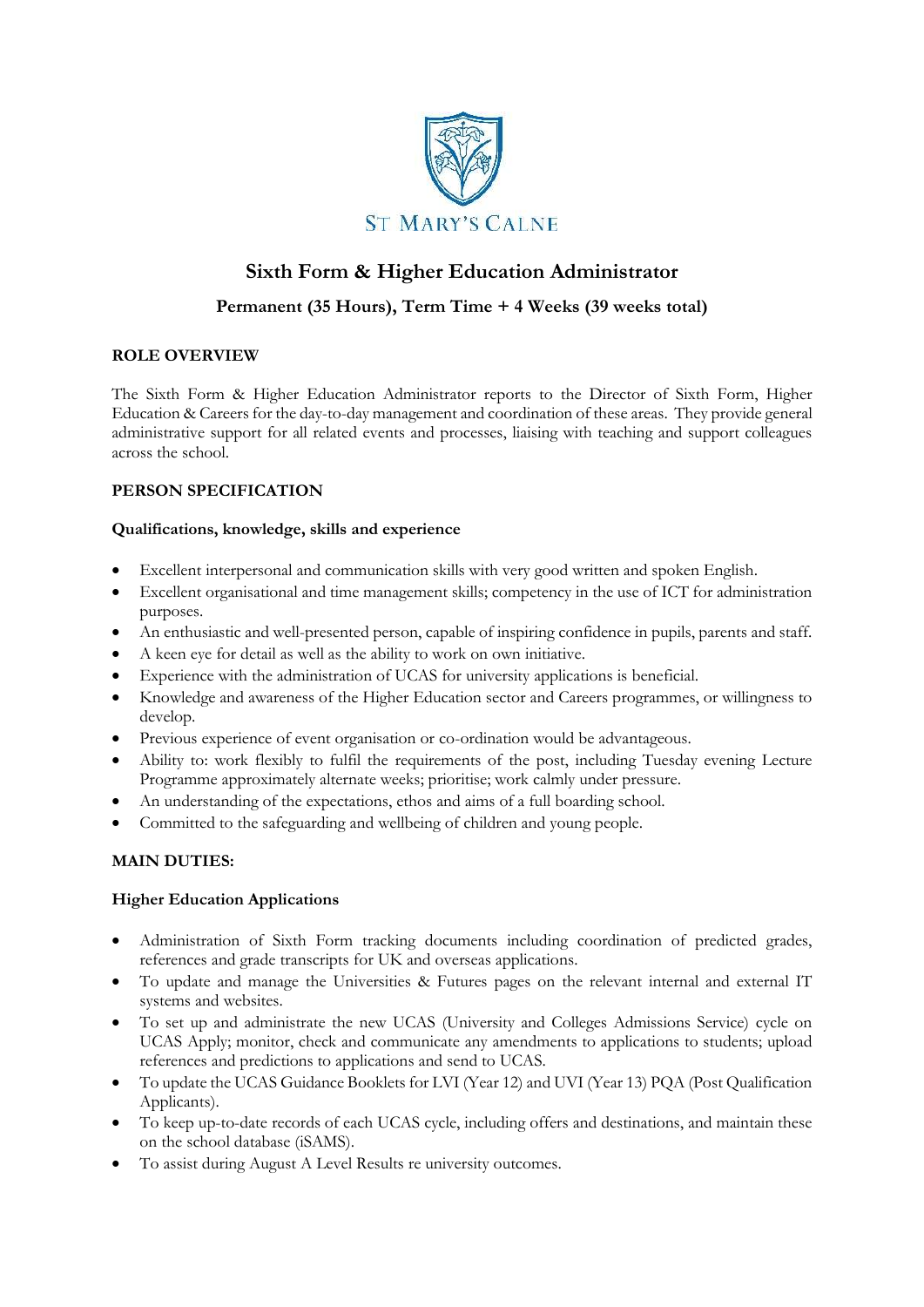### **HE & Careers Events Coordination**

- To coordinate a programme of Careers events throughout the school, in liaison with the Head of PSHE, Director of Sixth Form and the Development Team, to include but not exclusive to the following:
	- To assist with Donaldson Week Careers events for the IV Form (Years 7 9)
	- To organise the UVI Oxbridge, University and Careers Practice Interview Day (Autumn term) working with an external company and including local school candidates.
	- To organise the UV (Year 11) Careers Networking Evening (Autumn term).
	- Assist with Lunchtime Careers Seminars.
	- To organise the LVI Careers Conference: *Inspiring Futures* (Spring Term).
	- To organise the UV-LVI Oxbridge Information Evening, including local schools (Spring Term).
	- To organise the LVI University Talks and Student Panel (Summer Term).

### **Lecture Programme Organisation**

- To develop a series of talks for the benefit of the pupils and the wider school community, ensuring that the topics are wide-ranging, inspiring and informative.
- Liaise with the Development Office, Events Team and Heads of Departments to research and contact potential speakers; identify potential dates and coordinate the programme.
- Liaise with speakers re all aspects of their visit, including travel arrangements, technical requirements, speaker fees and book-signings as appropriate.
- Generate promotional material for Marketing, internal use and for the wider Calne community, including local schools.
- Oversee all event arrangements, including technical requirements, external audience guestlist, lecture supper, etc.
- Host external audience guests and allocate seating for visitors and students.
- Organise photographs and write-ups for Marketing.

### **General Administration**

- Providing support to the Director of Sixth Form.
- Assist with the administration of the election of the new Head Girls Team.
- Format and coordinate regular Marketing publications for Higher Education & Careers.
- Administration of UV Work Experience, including documentation to parents and assistance with organisation of placements where necessary.
- Coordination and formatting of the UV Independent Summer Work Booklet.
- Coordination of the Sixth Form Induction Programmes for September.

Comply with any reasonable request to undertake similar work not specified in the job description

### **Safeguarding**

- To adhere to school policy on safeguarding and update training as required.
- To ensure the safeguarding and wellbeing of children and young people at the school in accordance with school policies.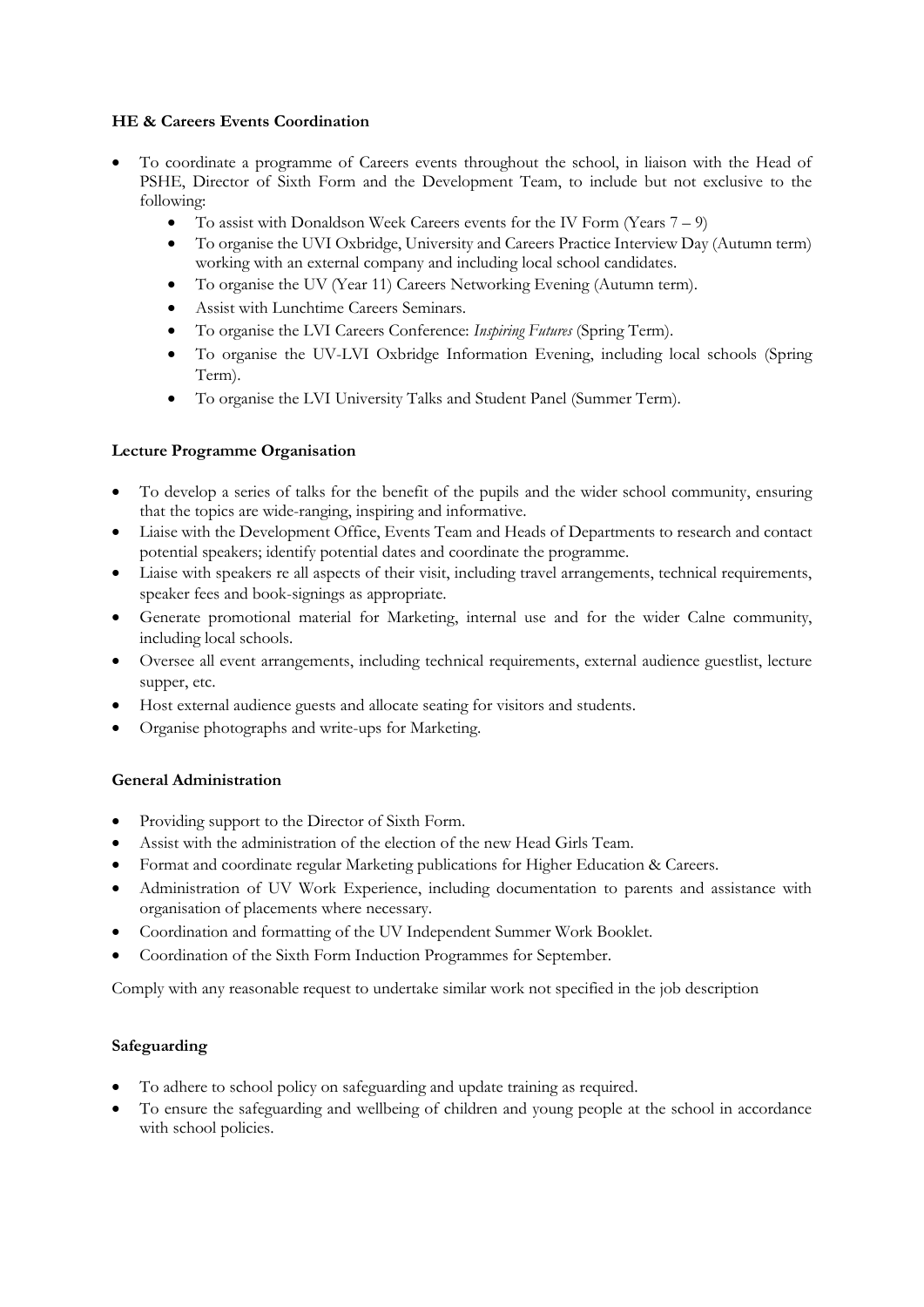#### **Benefits of Working at St Mary's Calne**

St Mary's Calne is set in its own attractive grounds within the beautiful Wiltshire countryside, with easy transport links to Bristol, Bath and London.

Sharing a site with St Margaret's preparatory School (a day school for boys and girls from 3-11 years), we offer a friendly and homely working environment.

Employee Assistance Programme

Discounted membership of the on-site Sports Centre.

Fee remission for daughters educated at St Mary's Calne and for sons and daughters educated at St Margaret's Preparatory School.

Complimentary meals in the Dining Hall during term time.

Free on-site parking.

#### **How to Apply:**

Further information about the school may be viewed on the website: www.stmaryscalne.org

An application form may be downloaded from the website or can be sent on request. Please contact: HR Manager, Mrs Alex Stroud, St Mary's School, Calne, SN11 0DF T: 01249 857300 E: recruitment@stmaryscalne.org

A fully completed application form, together with a covering letter, should be sent by email above.

Email is very much our preferred method of receiving applications and receipt of an application will be acknowledged as soon as possible.

**Closing date for applications: 09.00, Monday 6th June 2022**

**St Mary's is committed to safeguarding and promoting the welfare of pupils. Due to the nature of the work involved, the successful applicant will be required to undertake an enhanced DBS check.**  All members of staff are expected to have proper regard for the school's safeguarding policy and procedures, including up-to-date training. Extracts from the school's policy are appended as the final page of this document.